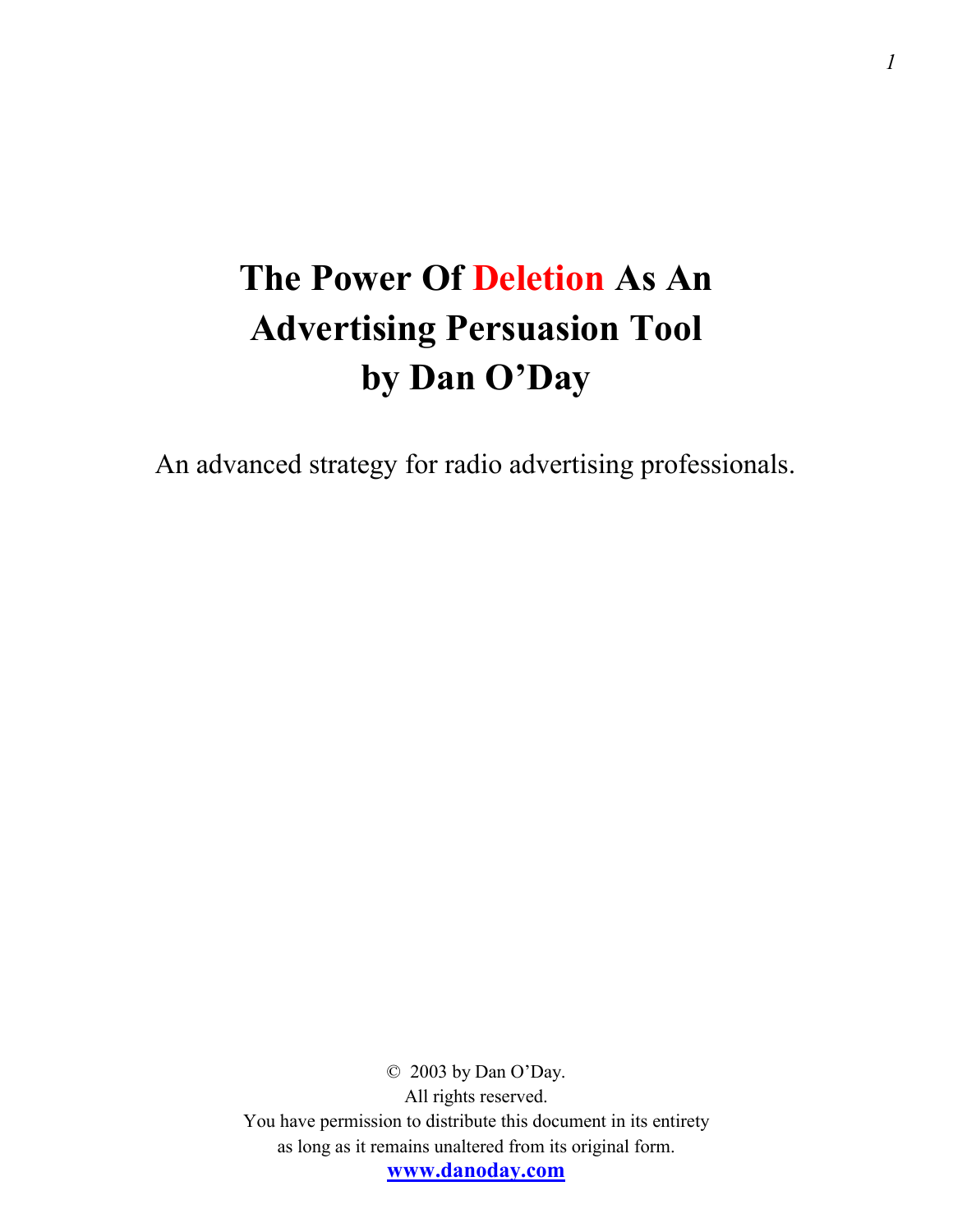# **The Power Of Deletion As An Advertising Persuasion Tool by Dan O'Day**

An advanced strategy for radio advertising professionals.

My educational background is Psychology. My post-graduate work focused on Hypnosis. In fact, I even produced an audio seminar, **[Hypnotic Radio](http://www.danoday.com/cgi-main/offer.cgi?desc=478&refpage=delete)  [Advertising](http://www.danoday.com/cgi-main/offer.cgi?desc=478&refpage=delete)**, that some reviewers have called "ground-breaking" and "phenomenal."

**Deletion** actually is a hybrid technique that comes from two distinct disciplines: Linguists and Hypnosis.

It's an extraordinarily powerful tool that forces the recipients of your message to voice that message themselves.

And when your listeners voice your message themselves, guess what?

Your sales message is 100% to 300% more effective. And your advertising is 100% to 300% more profitable.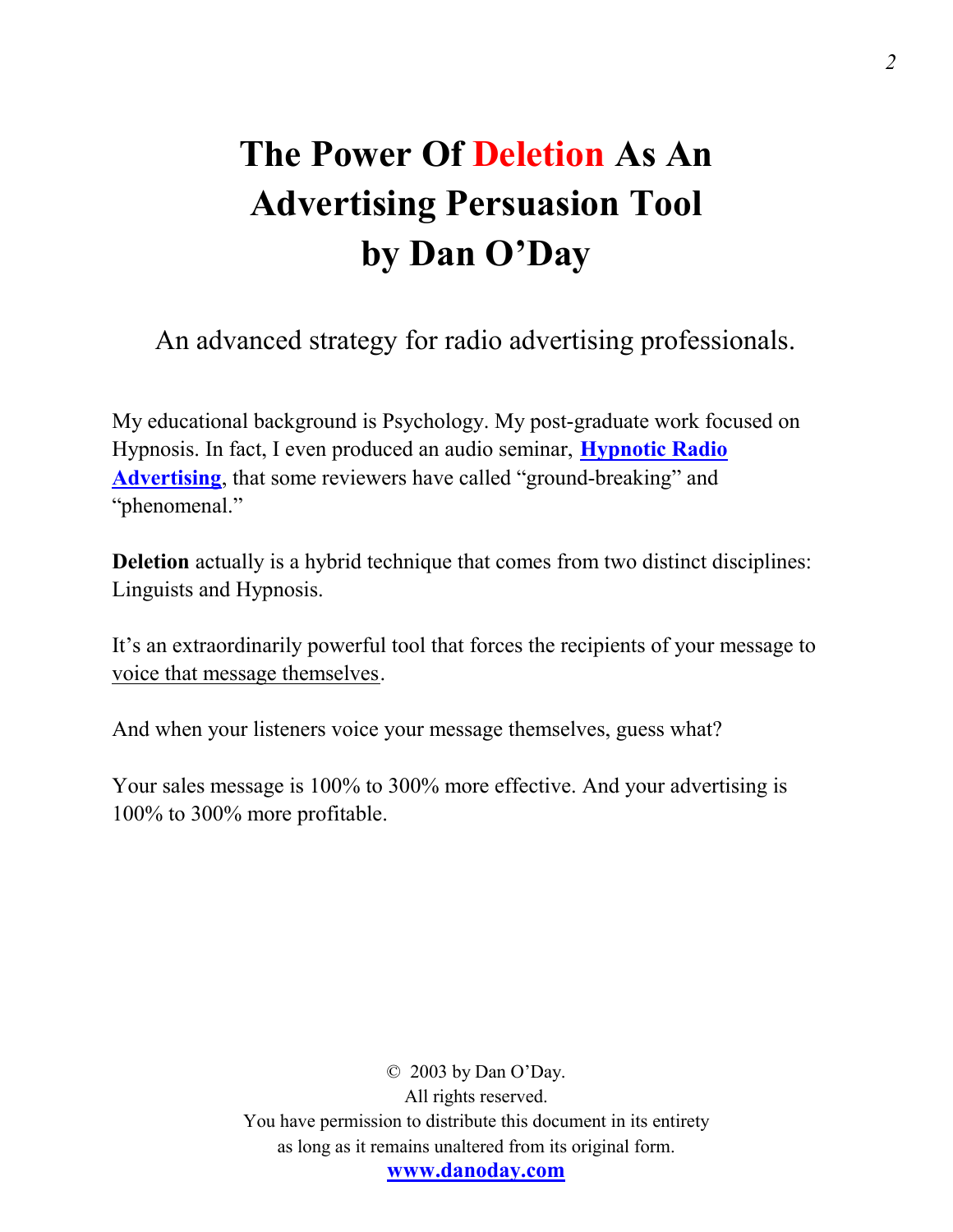

## **Which Do You Think Is More Effective?**

Which of these two circumstances do you think would be more effective in motivating you to eat ice cream?

A) Hearing a commercial announcer say, "You really feel like eating ice cream right now."

*or*

B) Hearing the thought in your own head, "I really feel like eating ice cream right now."

Obviously, it's much more effective if the suggestion comes from your own mind instead of from a commercial announcer.

And believe it or not, you can create an environment in which your target audience creates the "sales message" for themselves...without you ever voicing it.

How?

By utilizing **Deletion.**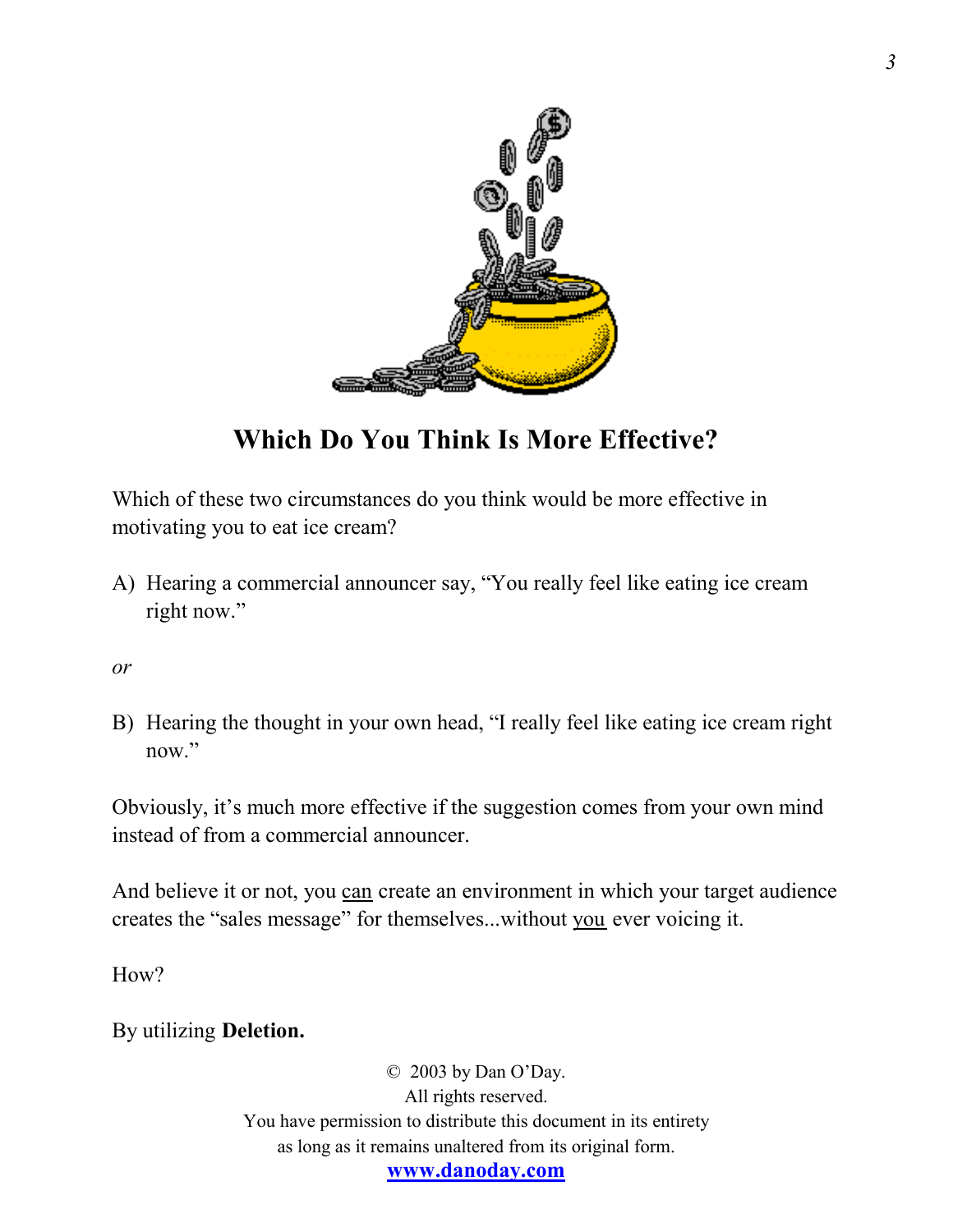**Deletion** is one of the most powerful weapons in your arsenal....when used properly.

## **What Is Deletion?**

**Deletion** is when you deliberately do not verbalize the message you want the other person to receive.

## **A Traditional Hypnotic Suggestion**

When inducing a hypnotic trance, the hypnotherapist might say to the client:

"You might notice that your right arm is feeling heavy, very heavy....So very heavy as though a great weight is pushing it down so hard that probably if you tried you would find it very hard to lift off the table at all....And it might even be impossible...."

The above is typical of what is commonly referred to as the Standard Hypnotic Induction — that is, in causing the subject to enter an hypnotic trance.

#### **An Alternative (And More Powerful) Hypnotic Suggestion**

But here's a more elegant way to give that message, using **Deletion:** 

"As you sit there, almost every part of you feels completely normal.

"Your left arm feels fine.

"You can wiggle the fingers on your left hand. "You can wiggle the toes on your left foot.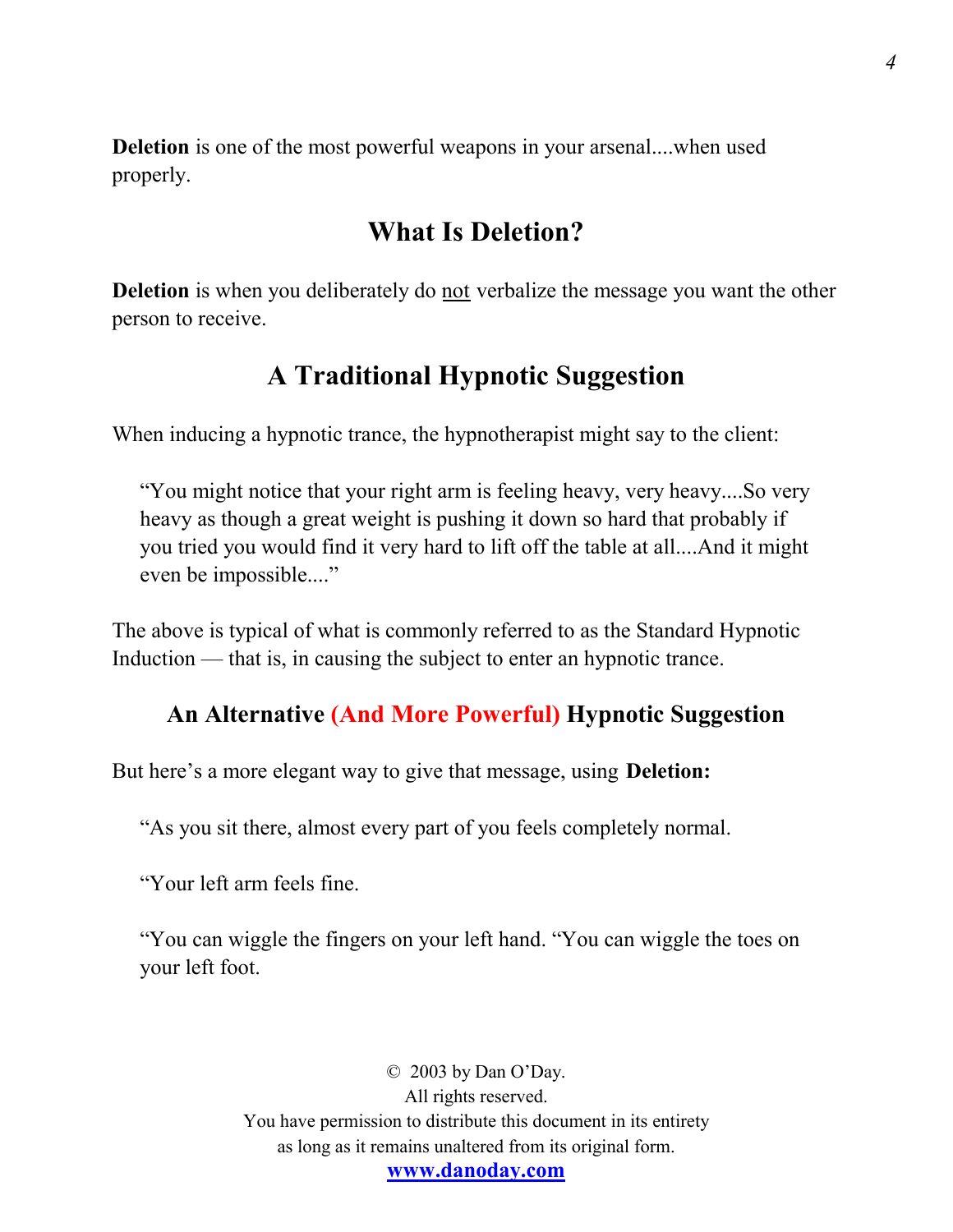"You can bend your left knee.

"You can pat your left thigh.

"You can wiggle the toes on your right foot.

"You can bend your right knee.

"You can feel the air rustling past your right ear...."

**Question:** What has been omitted from the above list of the things the hypnotic subject has been told he can do?

If you didn't already spot it, look again.

The one part of his body that has been conspicuously left out is...His right arm.

And guess what happens?

The person can't lift his right arm!

Why not?

#### **Because of Something Called Closure**

The hypnotic subject cannot lift his right arm because his subconscious mind goes crazy, trying to fill in "What's been left out?"

**Deletion** utilizes the principle of **Closure.**

**Closure =** The natural tendency of the human mind to impose order upon chaos.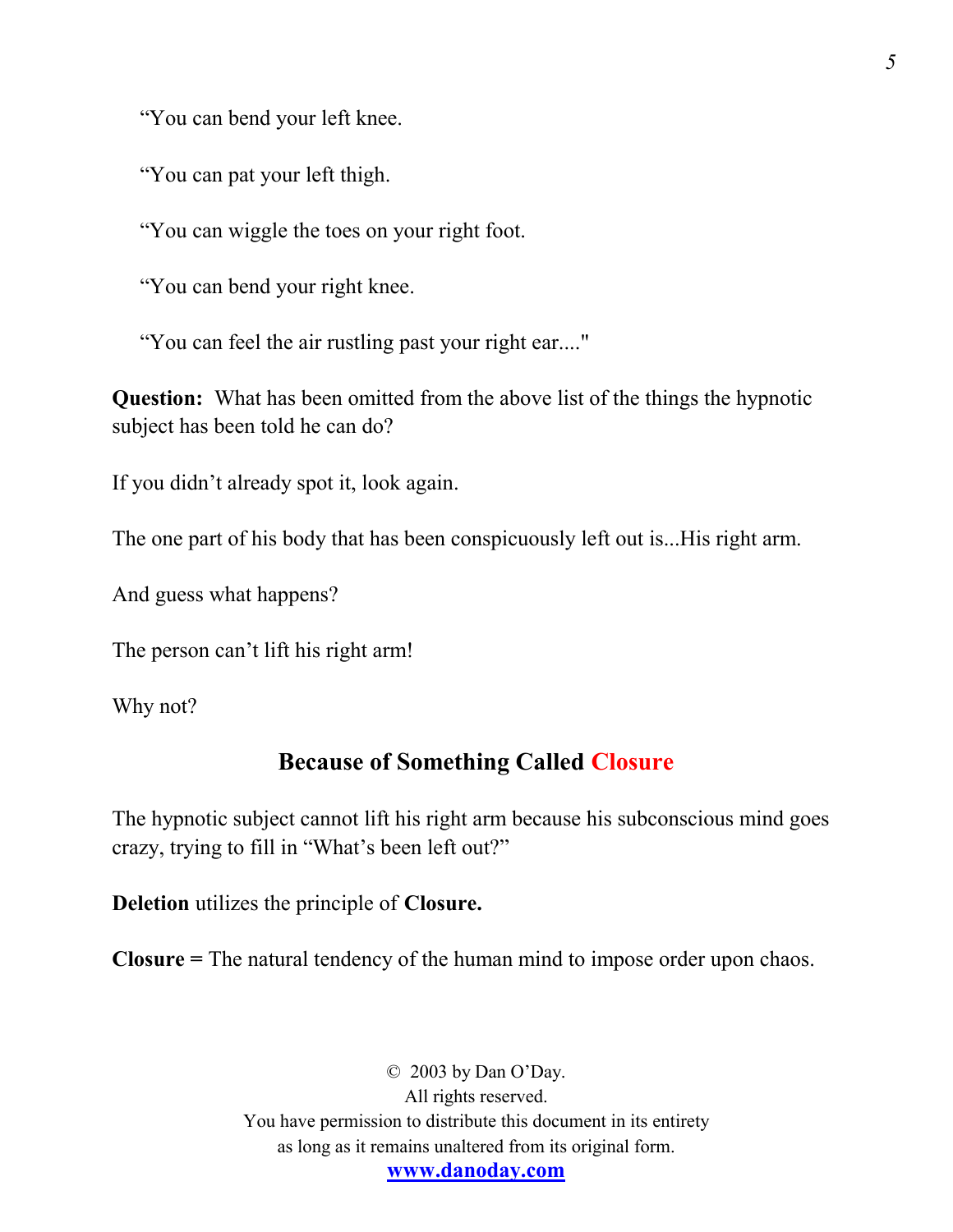You've heard the phrase, "Nature abhors a vacuum"?

Well, the human mind abhors an information vacuum.

And when the communicator leaves something out, the mind spins 'round and 'round, trying to fill it in.



I'm sure you've experienced this yourself. For example, think of the "teases" done by your local nightly TV news: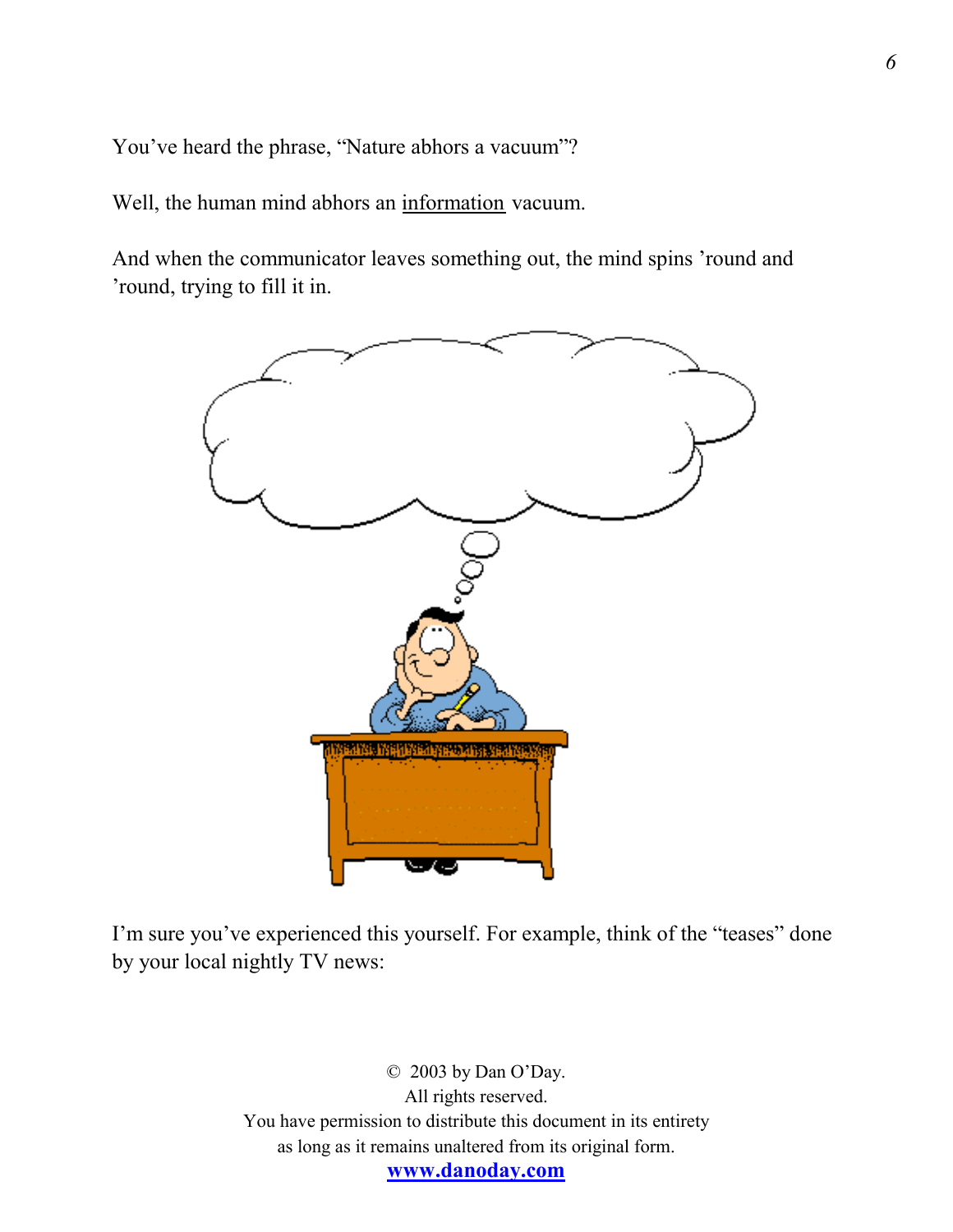"An Academy Award-winning actor has been arrested. Details coming up on Eyewitness News."

Did you ever notice how they always manage **not** tell you the actor's name in that tease?

And did you ever notice how curious that tease makes you?

Maybe even so curious that you've kept the TV on long enough to find out the one big piece of information that was withheld from you — the actor's identity?

Then you experienced the **Closure** Principle.

But Deletion is **not** Closure. Deletion simply makes use of the power of the Closure Principle. When the "meat" of the message is not spoken, the recipient of that message automatically will fill in the blank for himself.

### **Deletion In Action: Some Conversational Examples**

**Spoken Message:** "Are you going to the party dressed like that? The invitation said 'formal,' you know."

**Recipient Thinks:** "Oh. I guess I should change into fancier clothing."

**"Deleted" Message:** Wear fancy clothing to the party.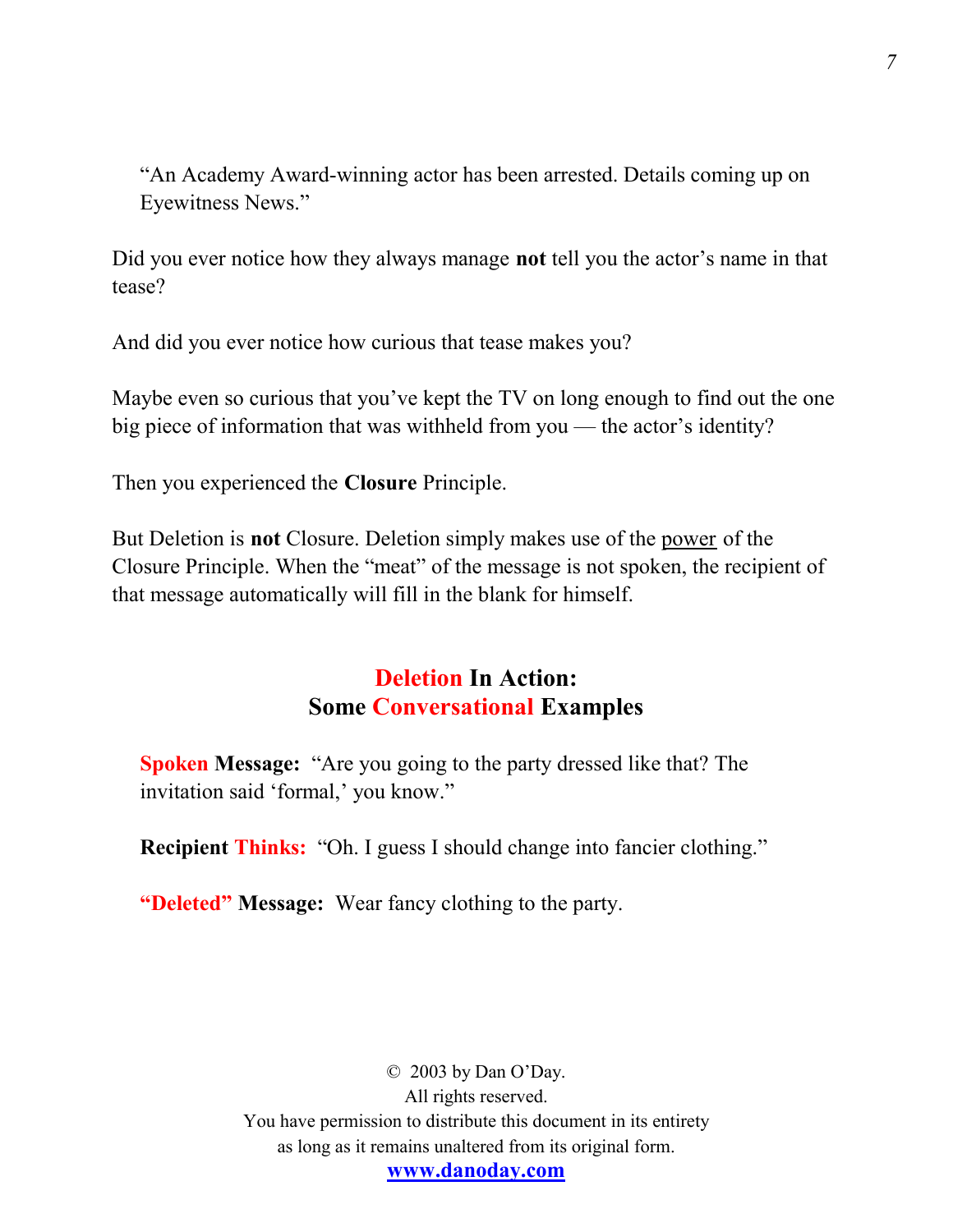**Spoken Message:** As you and a friend climb out of your convertible, with the top down, your friend says, "You know, it's supposed to rain this afternoon."

**Recipient Thinks:** "If it might rain, maybe I should put the top up."

**"Deleted" Message:** Put the top up on your convertible.

**Spoken Message:** The bartender announces, "Last call."

**Recipient Thinks:** "They're about to close. I'd better order my last drink now**.**"

**"Deleted" Message:** If you want another drink, order it now.

### **Deletion In Action: Some Commercial Examples**

One of my favorite commercials can be heard in my "ultimate radio advertising seminar," **[How To Create Maximum Impact Radio Advertising](http://www.danoday.com/cgi-main/offer.cgi?desc=484&refpage=delete)**. The first 25 seconds are devoted to a leisurely recitation of reprimands such as....

"Don't sit so close to the television; it'll ruin your eyes." "You're not going out dressed like that, are you??" "If he tries to kiss you, call me." "You'll thank me for this some day."

As you listen to this commercial, you gradually become aware that these are the kinds of things your mother told you when you were growing up. But you have no idea what is being advertised...yet.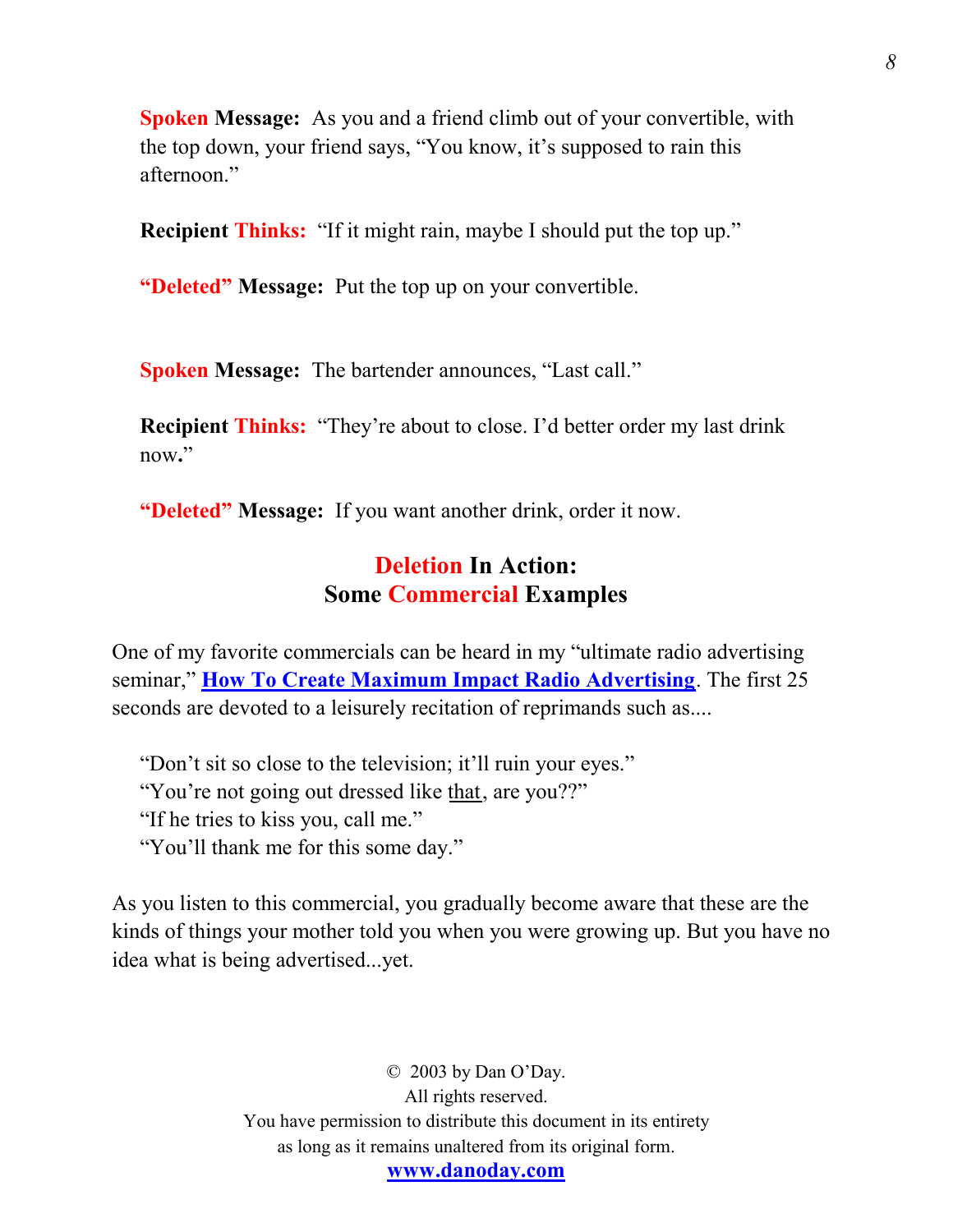At the very end of the commercial, the announcer says, "Mom. How could you forget her? Mother's Day is this Sunday. See's Famous Old-Time Candies."

And that's where it all falls into place...without the announcer spelling it out for you.

**Spoken Message:** "Mother's Day is this Sunday. See's Famous Old-Time Candies."

**Listener Thinks:** "I need to get Mom a Mother's Day gift. Maybe I'll get her a box of See's Candies."

**"Deleted" Message:** Buy your mother a box of See's Candies for Mother's Day.

#### **Question:**

Why doesn't the announcer simply say that?

Why doesn't the announcer say, "Mother's Day is this Sunday. And if you haven't already gotten her a gift, See's Candies would be a great idea!"

The announcer doesn't say that because it's infinitely more powerful to have you reach that conclusion yourself....To have those words come from your own mind, rather than from a radio commercial.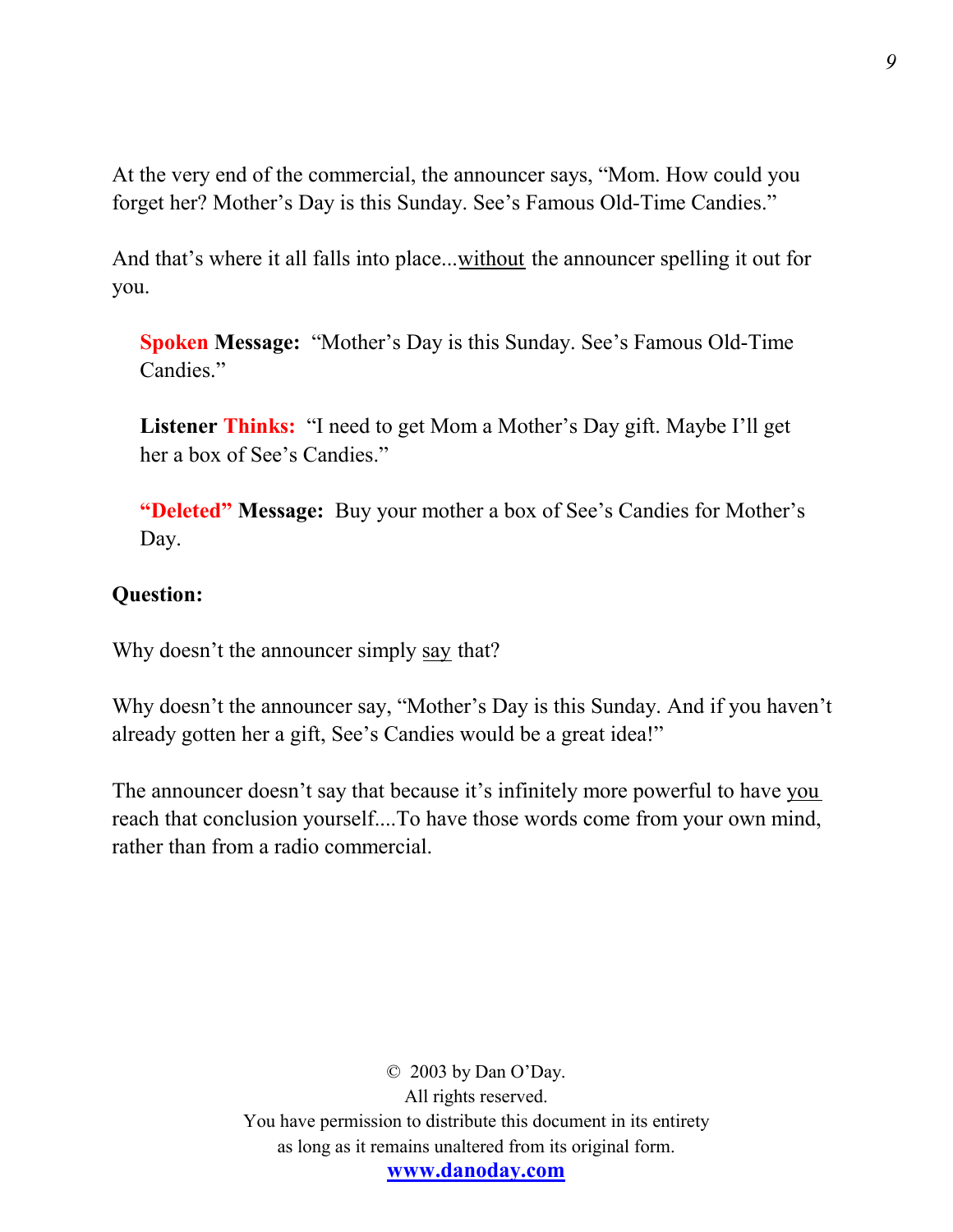

**[How To Create Maximum Impact Radio Advertising](http://www.danoday.com/cgi-main/offer.cgi?desc=484&refpage=delete)** also includes a commercial for a business journal. The announcer describes a fascinating exhibit about dinosaurs at the Museum of Natural History. He points out that for thousands of years they were the most powerful creatures on Earth. But, "due to an inability to adapt," they became extinct.

Then he says, "If in today's competitive business environment you don't think you don't need Crain's New York Business to survive, we encourage you to visit this educational exhibit without delay."

That's **Deletion.** They don't tell you **why** you should visit this educational exhibit without delay. And for a moment, your mind spins around, trying to fill in the blank...until it thinks:

"Oh, I see! Because otherwise I'll become extinct, like the dinosaur."

**That's** Deletion; they allow **you** to fill in the blank.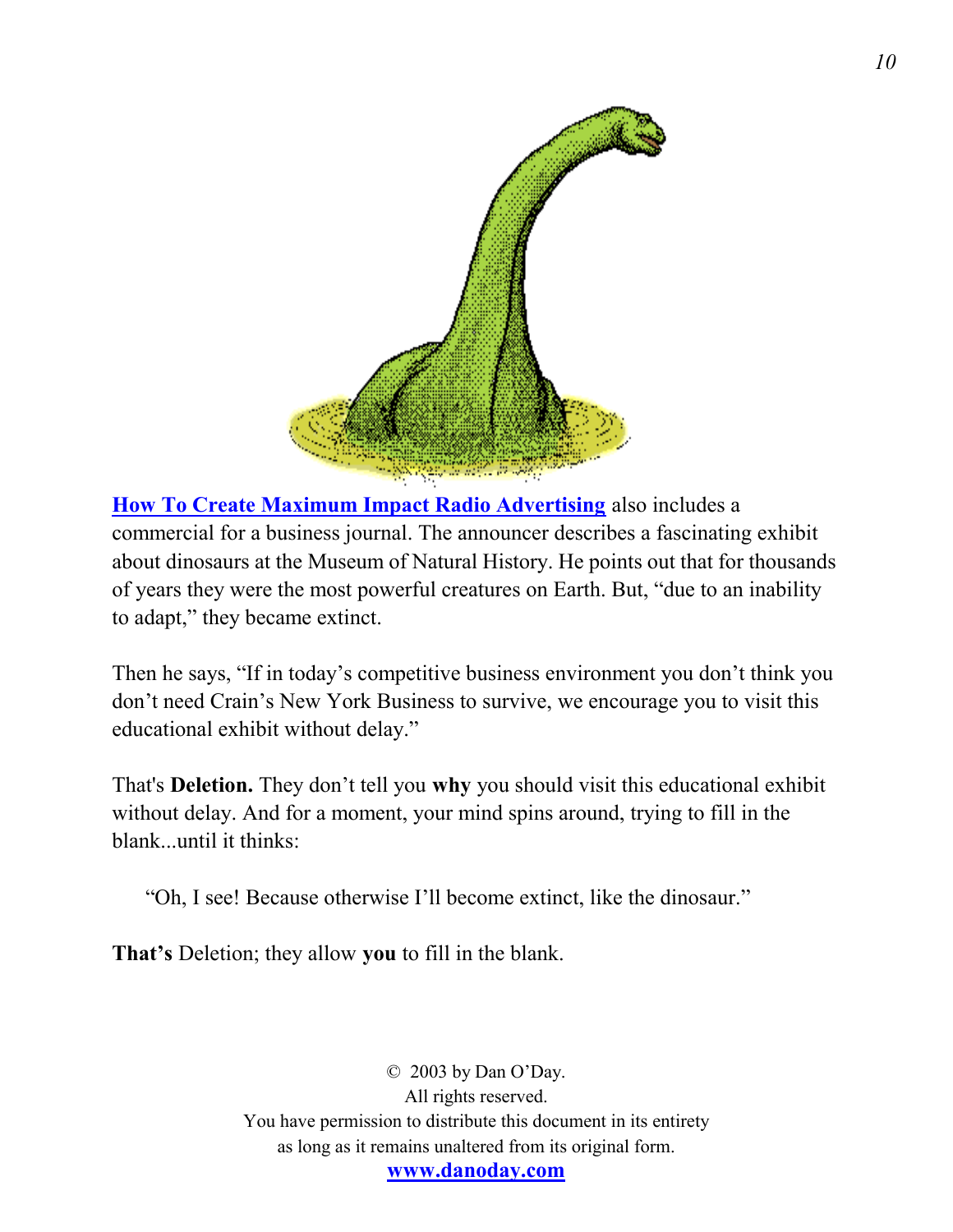A less sophisticated (and less effective) commercial copywriter would have spelled out the message:

"So remember, if you don't want to become extinct like the dinosaur, you'd better read Crain's."

But **that** wouldn't have been as powerful as the targeted consumers hearing that message **in their own minds.**

**Spoken Message:** "If in today's competitive business environment you don't think you don't need Crain's New York Business to survive, we encourage you to visit this educational exhibit without delay."

**Listener Thinks:** "Oh, I get it! If I don't want to become extinct like the dinosaur, I'd better read Crain's!"

**"Deleted" Message:** Read Crain's, so that you won't be left behind by your competition.

If you can make people make that leap themselves, they remember it...and they enjoy it more.

You can hear a commercial like that 100 times, and every time you hear it you'll still make the connection for yourself.

By the way, In addition utilizing **Deletion,** that commercial uses something else I teach at length in **[Hypnotic Radio Advertising:](http://www.danoday.com/cgi-main/offer.cgi?desc=478&refpage=delete)** Effective use of **Metaphor.** That commercial utilizes the metaphor of the dinosaur representing what you might become if you don't read Crain's.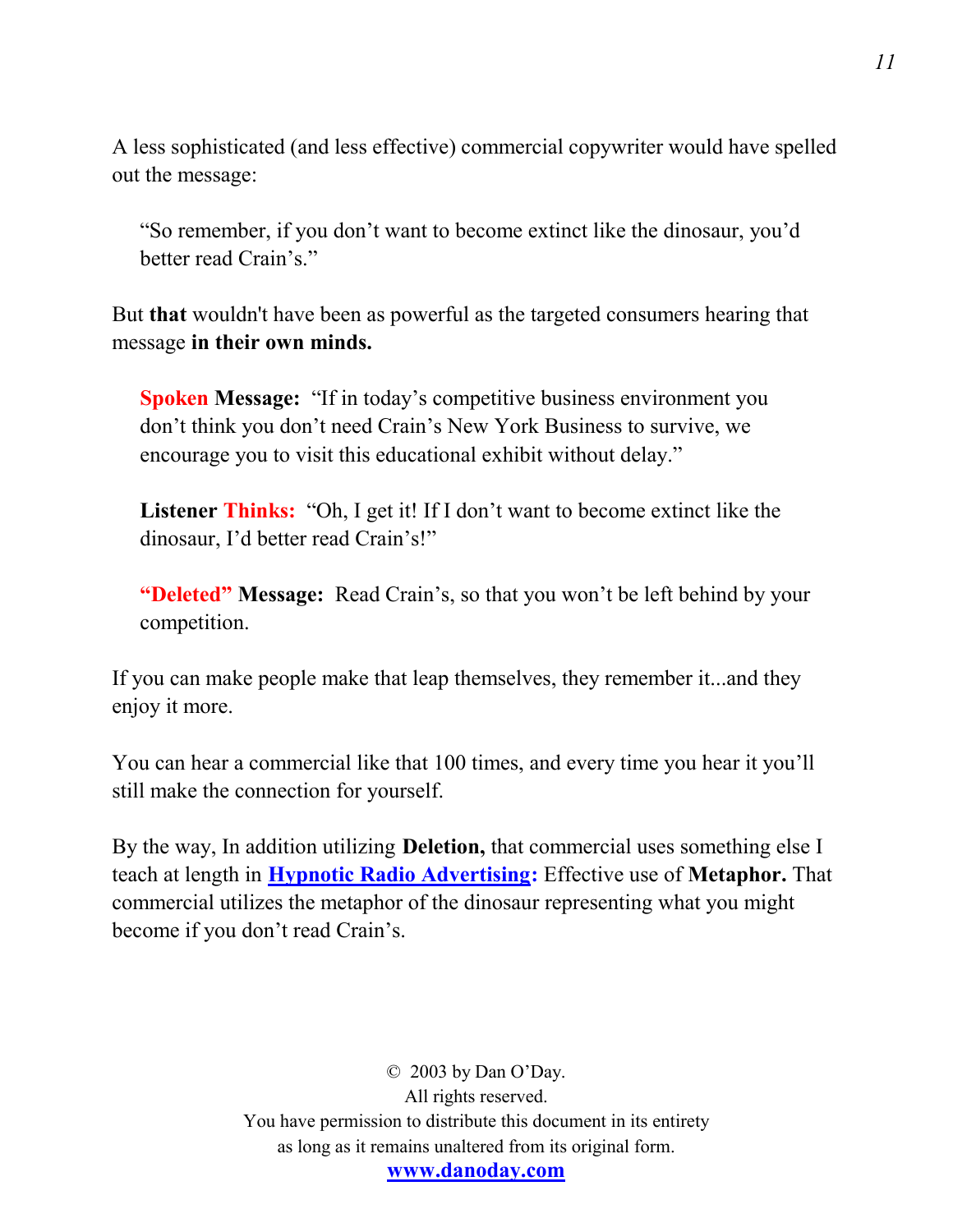**[Hypnotic Radio Advertising](http://www.danoday.com/cgi-main/offer.cgi?desc=478&refpage=delete)** also contains a second example from this campaign. In this commercial, it talks about piranhas...and uses Deletion to allow you to make the leap: "If I don't want the competition to tear me apart...."



Each year I produce an event called **[The International Radio Creative &](http://www.danoday.com/summit.shtml)  [Production Summit](http://www.danoday.com/summit.shtml)**. One year one of our attendees, a Belgian copywriter named **Philip Maes**, brought with him a spot he had created to promote the use of children's safety seats in automobiles. Most of the commercial is devoted to the playful babbling of a toddler. Then the announcer intones:

"Have you ever heard a better argument for using a child's safety seat? Strap them in. You never know...."

It's a wonderful commercial.

And its effectiveness is doubled by its smart use of **Deletion.**

"You never know...."

You never know...What?

The announcer never finishes the thought, **so the listener does!**

Rather than have the announcer describe some terrible consequence of not using a child's safety seat, it's infinitely more powerful when **you** fill in the worst scenario your mind can devise.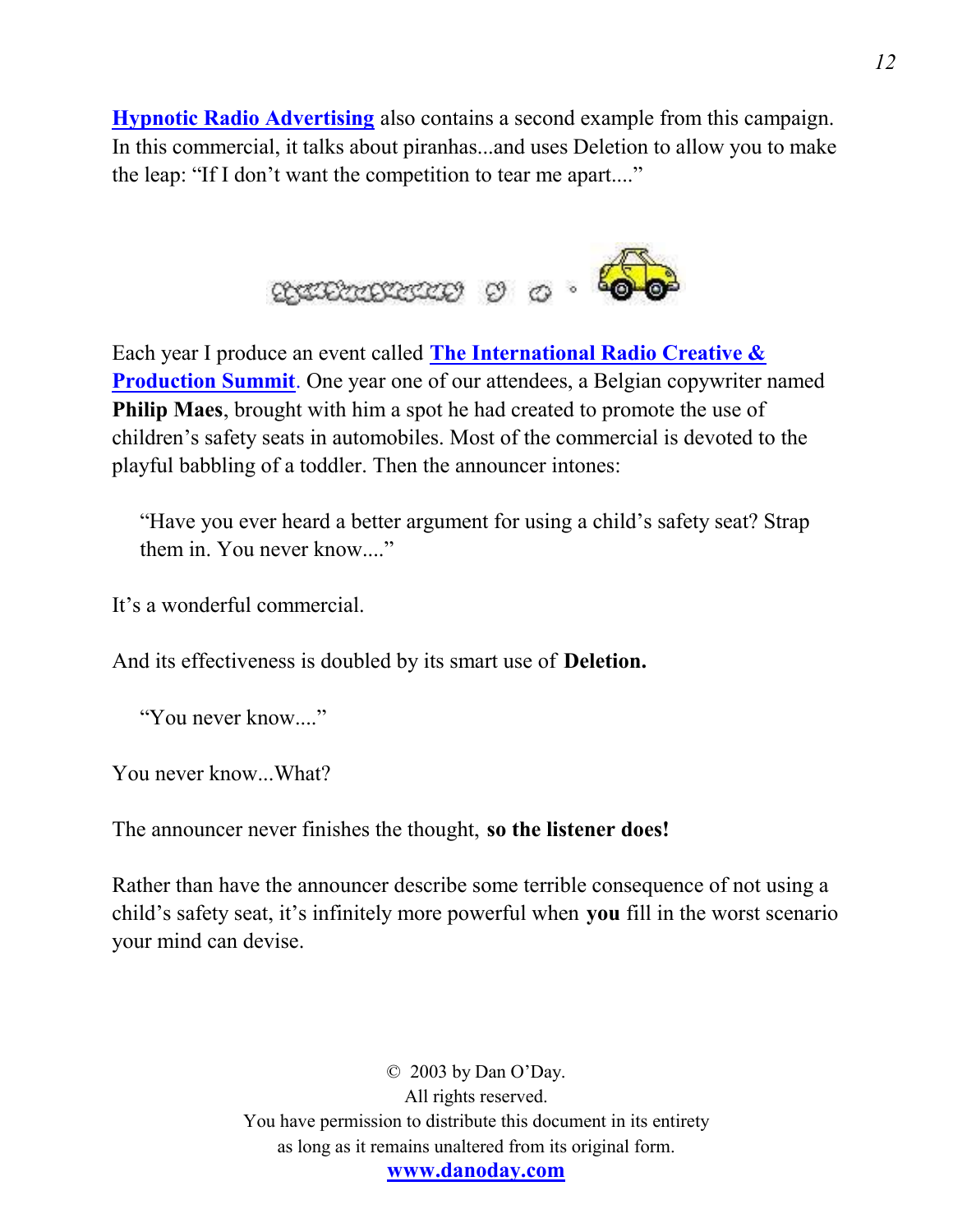**Spoken Message: "You never know...."** 

Listener Thinks: "Gee, I never do know when a drunk driver might swerve into my lane or I might lose control of my car...."

**"Deleted" Message:** If you care about your child, you'll make sure he or she uses the safety seat.

In **[Hypnotic Radio Advertising](http://www.danoday.com/cgi-main/offer.cgi?desc=478&refpage=delete)**, I share a commercial for a gas company in the United Kingdom. The spot consists of a man interviewing a woman who has **not**  switched over to this gas company...even though it can save her a lot of money and requires no extra effort on her part.

The woman acknowledges that she understands she would save money if she made the switch. And she understands that it's very easy to do.

Finally the interviewer asks:

"When, then, **haven't** you switched over to Amerada Gas?"

And the woman explains that she is convinced that gas company actually is a front for an interstellar invasion force that plans to colonize the Earth and enslave us all.

After a long pause, the interviewer replies:

"Fair enough."

He does **not** say the one message that the advertiser wants every listener to hear:

"You've got to be **crazy** not to switch to Amerada Gas!"

And when **he** doesn't say it, the listener automatically thinks: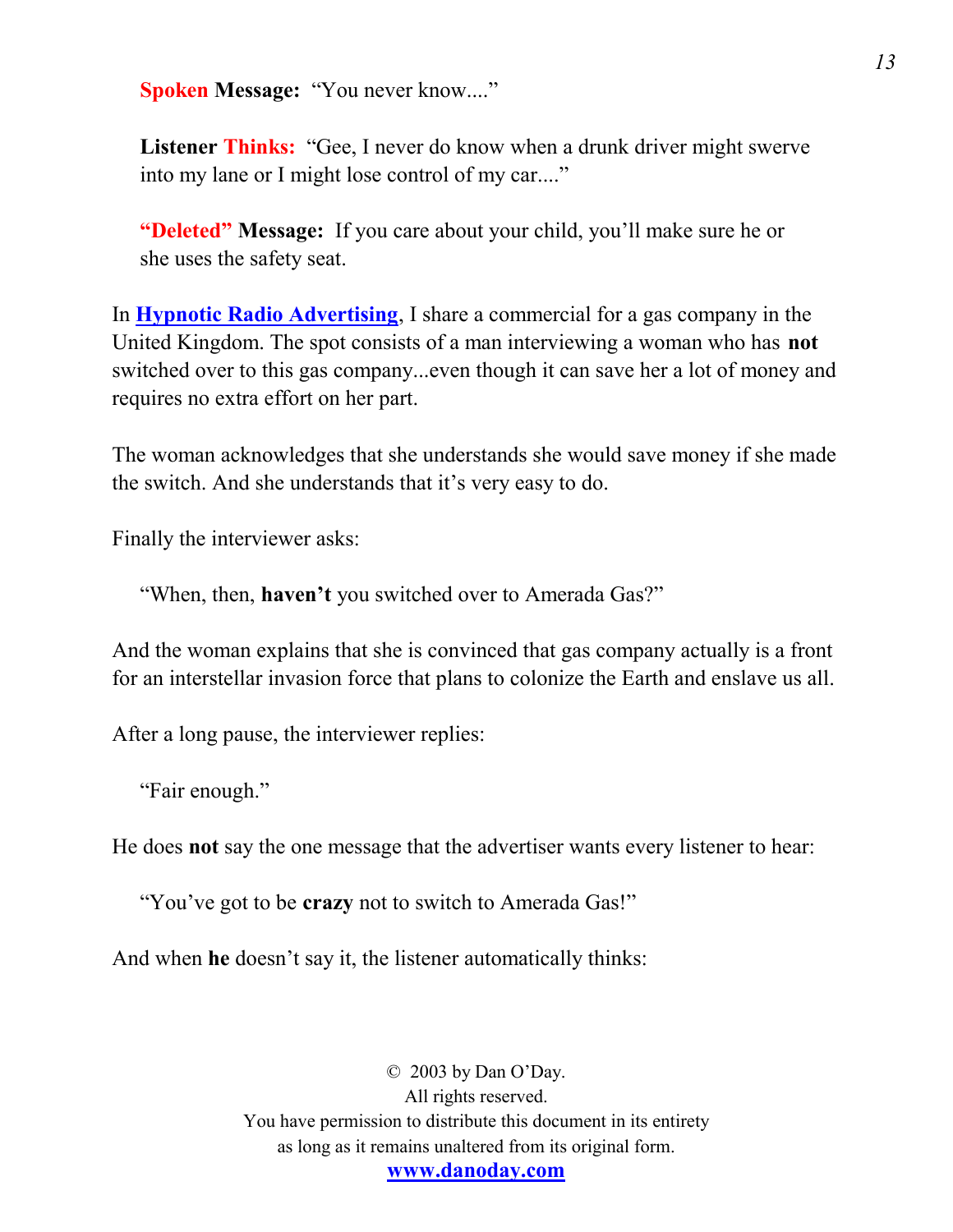"That woman must be crazy! She has no good reason not to switch to Amerada Gas!"

**Spoken Message:** "Fair enough."

Listener Thinks: "That woman must be crazy not to switch to Amerada Gas!"

**"Deleted" Message:** This is such a good deal that you'd have to be crazy not to take advantage of it.



**Take this test.**

#### **An apple a day keeps\_\_\_\_\_\_\_\_\_\_\_\_\_\_\_\_\_\_\_\_\_\_\_\_\_\_\_.**

Did you mentally fill in that blank?

Did you think, "...the doctor away?"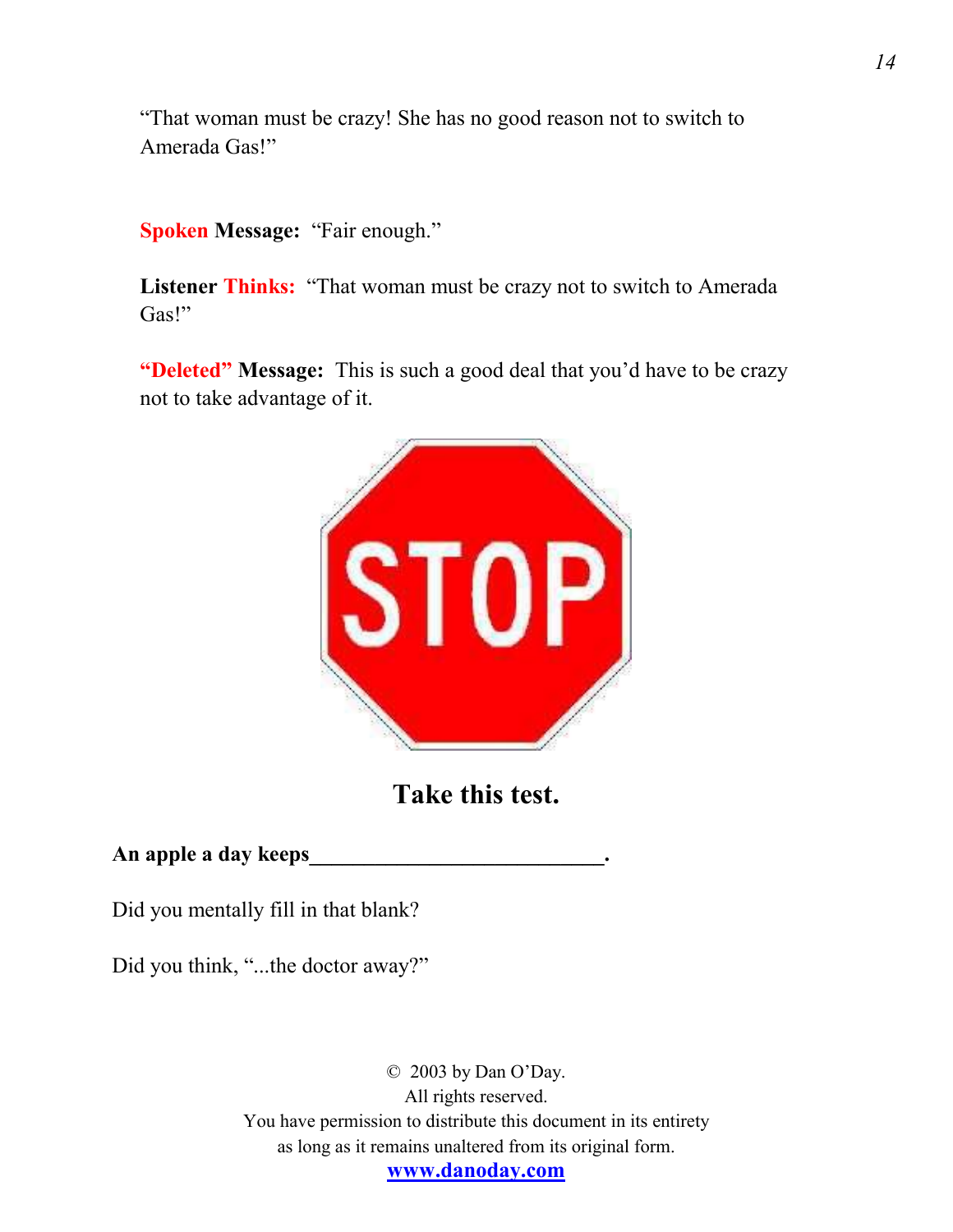If you were raised in North America, I'm pretty sure you did.

I did not **tell** you to finish that sentence.

No, I simply left it unfinished. And your mind would not allow that. (**Closure,** remember?)

I deleted the "moral" of that sentence, so you automatically filled it in for yourself.

Here's one more example from **[Hypnotic Radio Advertising](http://www.danoday.com/cgi-main/offer.cgi?desc=478&refpage=delete)**.

In a soft voice, over intriguing yet unobtrusive music, a woman interviews what sounds like a five-year old girl:

WOMAN: What would you do if a stranger talked to you?

GIRL: I wouldn't talk to him because he might be bad.

WOMAN: What would you do if you saw someone playing with matches?

GIRL: I'd tell them to stop, because they might start a fire.

WOMAN: How come you know so much?

GIRL: My mommy told me.

WOMAN: Oh! And what did your mommy tell you about drugs?

(Five-second pause, as music continues)

ANNOUNCER: Your children are listening. Are you talking? A message from Partnership For Drug-Free America.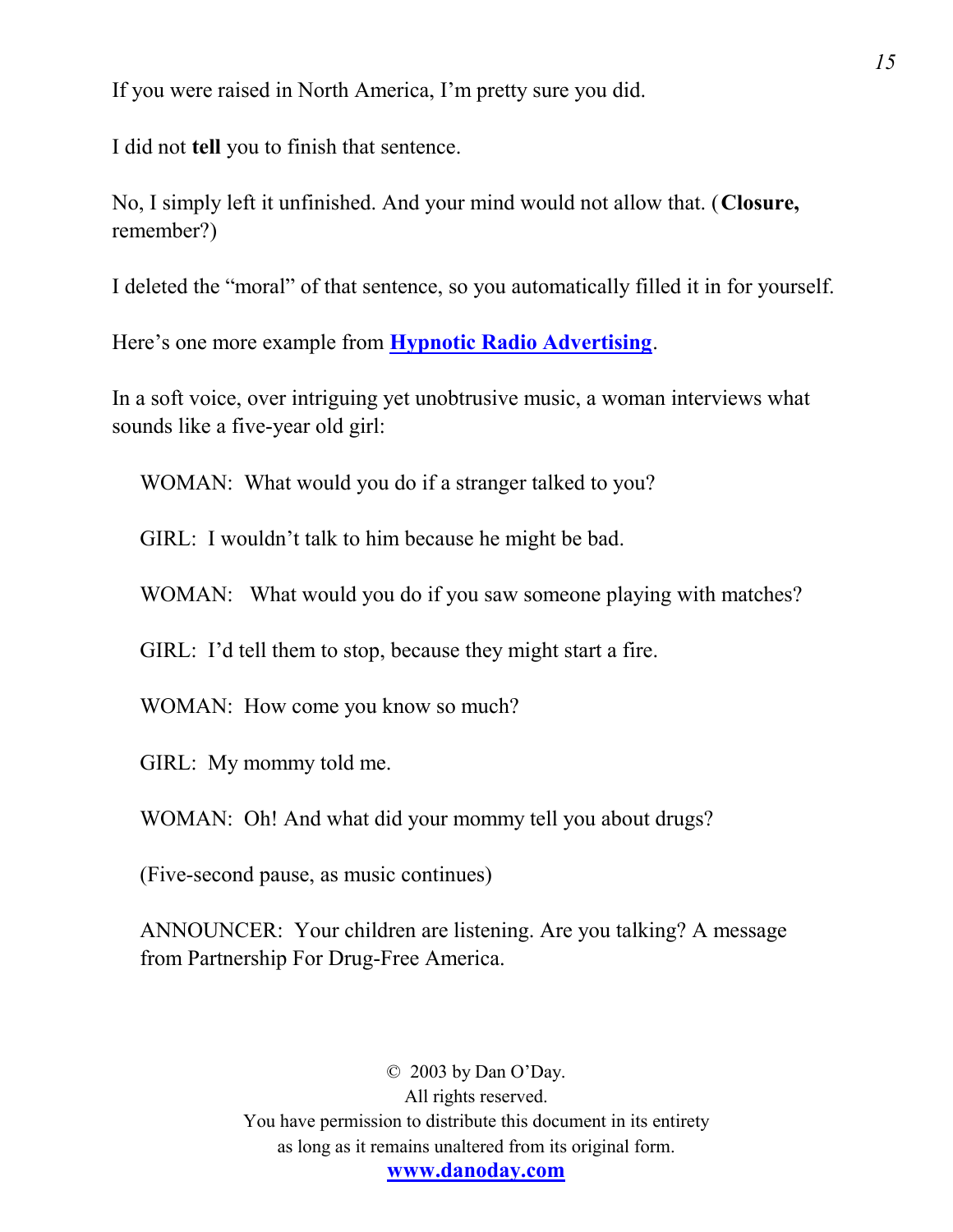**Spoken Message:** "Your children are listening. Are you talking?"

**Listener Thinks:** "I've taught my children not to speak to strangers and not to play with matches. If I don't want them to take drugs, maybe I should teach them about that, too"

**"Deleted" Message:** Talk to your children about drugs.

**Note** about that commercial: The **Deletion** effect actually occurs during the five seconds where nothing at all is said.

The little girl has been asked, "What did your mommy tell you about drugs?"

And the silence clearly implies the answer:

Nothing.